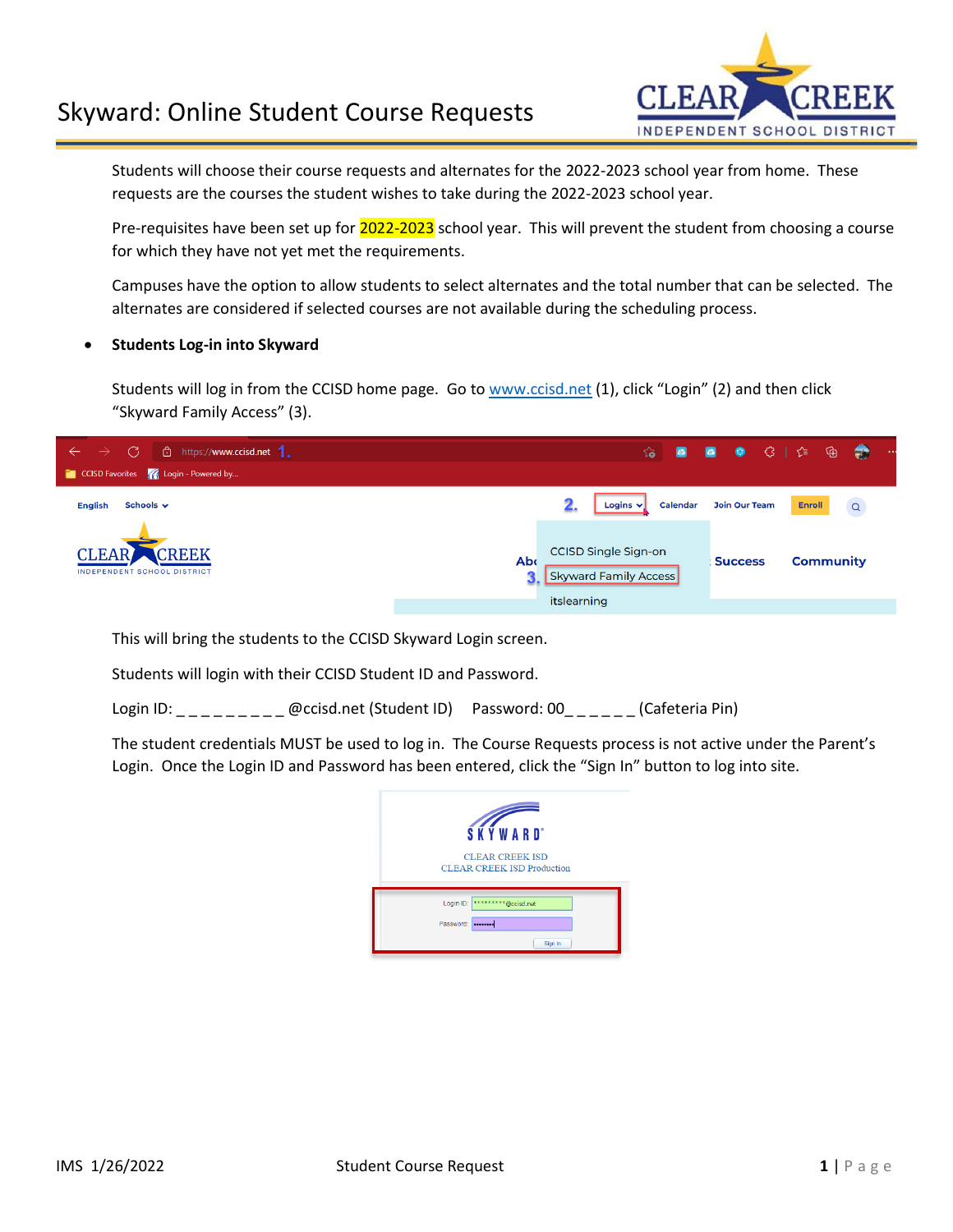

**IF** the student receives the "Pop-Up Blocker Warning" screen, click the "Retry" button to bypass the pop-up blocker.



To request courses for 2022-2023 school year, click the "Schedule" tab (1) on the left. Notice the screen shows "Course Requests now open" (2). To start entering the requests, click the "Request Courses for 2022-2023 in Campus" (3) link.

| Home                                       | <b>Schedule</b>        |                                                    |                                   |                                     |                                   |
|--------------------------------------------|------------------------|----------------------------------------------------|-----------------------------------|-------------------------------------|-----------------------------------|
|                                            |                        | Currently Scheduled Class: Fri Jan 29, 2016 4:48am |                                   | <b>Course Requests now open</b>     |                                   |
| Calendar                                   |                        |                                                    |                                   |                                     |                                   |
|                                            |                        | Next scheduled class Period 1 Science: Grade 8     |                                   | Request Courses for<br>$\mathbf{R}$ |                                   |
|                                            |                        | PreAP/GT begins at 8:50 AM                         |                                   |                                     |                                   |
| Gradebook<br>Attendance                    |                        | (CLEAR LAKE H S) Display Options Current Year      |                                   |                                     |                                   |
|                                            |                        | Term 1<br>$(08/24/15 - 10/16/15)$                  | Term 2<br>$(10/19/15 - 12/18/15)$ | Term 3<br>$(01/05/16 - 03/11/16)$   | Term 4<br>$(03/21/16 - 06/02/16)$ |
| <b>Schedule</b><br><b>Academic History</b> | No Schedule was found. |                                                    |                                   |                                     |                                   |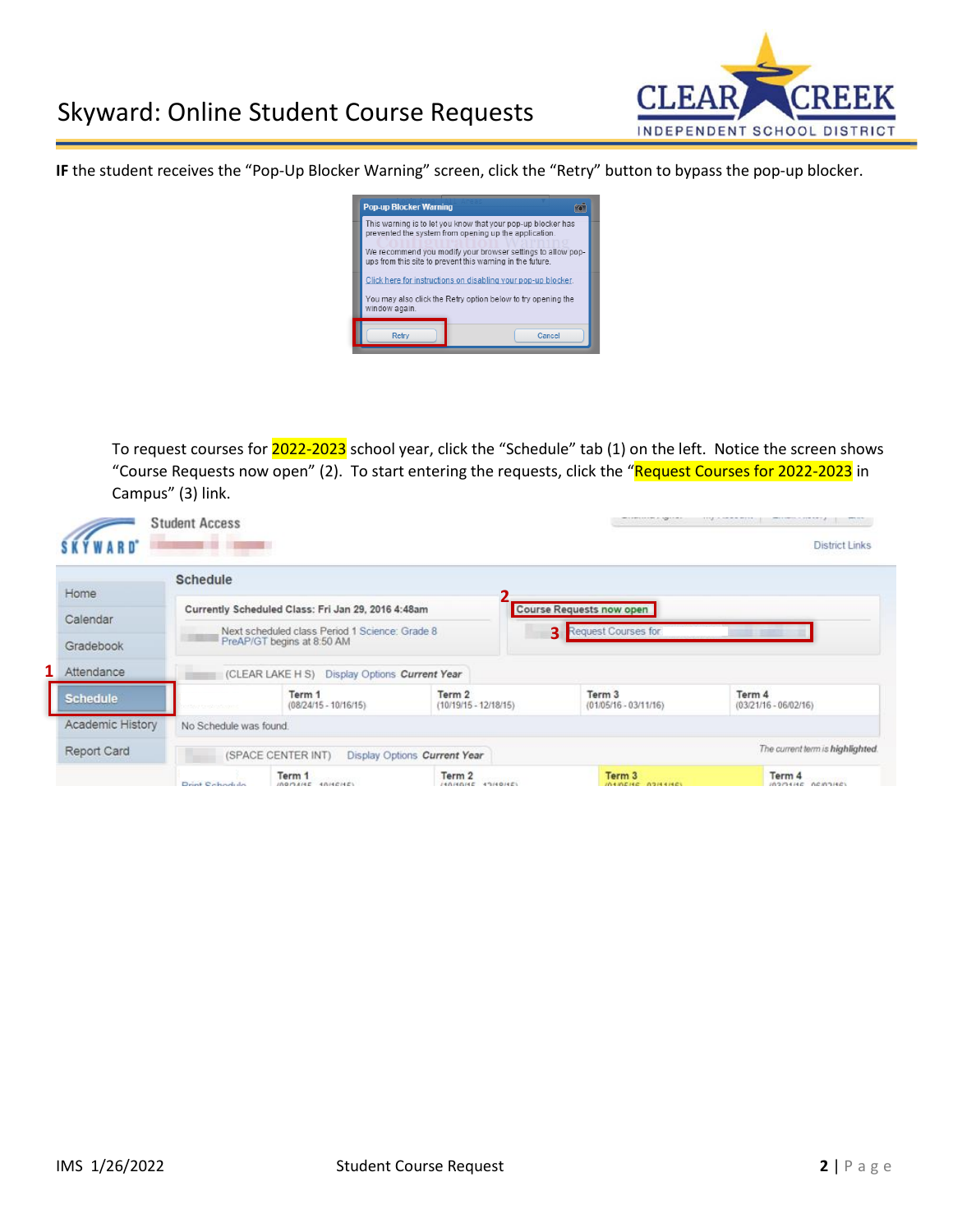

## • **Student Entering Course Request**

To search for a course, enter the course number on the search line, then click the "Search" button (1). Once the course shows under "Available Courses for 2022-2023", highlight the course (2) and click the "Add Course" button (3).

|   |      | Request Courses   Request Alternates                       |                              |                                 |                                            |                      |  |
|---|------|------------------------------------------------------------|------------------------------|---------------------------------|--------------------------------------------|----------------------|--|
|   |      |                                                            |                              |                                 | Total Requests/Scheduled: 0                | Total Credits: 0.000 |  |
|   |      | Available Courses for <b>Allegan Available</b>             |                              |                                 | <b>Selected Courses</b>                    |                      |  |
|   | 0600 | <b>SCHL SERVICE</b><br>1.000 Credits                       | 3                            | Add Course ><br>< Remove Cour - | has no courses requested in CLEAR LAKE H S |                      |  |
|   | 0OTH | <b>Generic Other</b><br>1.000 Credits                      |                              | $\blacktriangleright$           |                                            |                      |  |
| 2 | 1011 | <b>ENGLISH 1</b><br>1.000 Credits                          |                              |                                 |                                            |                      |  |
|   | 1016 | <b>ENGLISH 1 ESOL</b><br>1.000 Credits                     |                              |                                 |                                            |                      |  |
|   | 1021 | <b>ENG1 PREAP/GT</b><br>1.000 Credits                      |                              |                                 |                                            |                      |  |
|   | 1025 | <b>ENG 1 LEADERSHIP PREAP/GT</b><br>1.000 Credits          |                              |                                 |                                            |                      |  |
|   | 1401 | <b>READING 1 SOL</b><br>1.000 Credits                      |                              |                                 |                                            |                      |  |
|   | 1402 | <b>READING 2 SOL</b><br>1.000 Credits                      |                              |                                 |                                            |                      |  |
|   | 1403 | <b>READING 3 SOL</b><br>1.000 Credits                      |                              |                                 |                                            |                      |  |
|   | 1500 | <b>COLLEGE READINESS &amp; STUDY SKIL</b><br>0.500 Credits |                              |                                 |                                            |                      |  |
| 1 | 1011 |                                                            | Clear <sup>1</sup><br>Search |                                 |                                            |                      |  |
|   |      |                                                            |                              |                                 |                                            |                      |  |

*HELPFUL TIP***:** If you click on the actual course name, a balloon will appear showing the "Class Info" for the course.

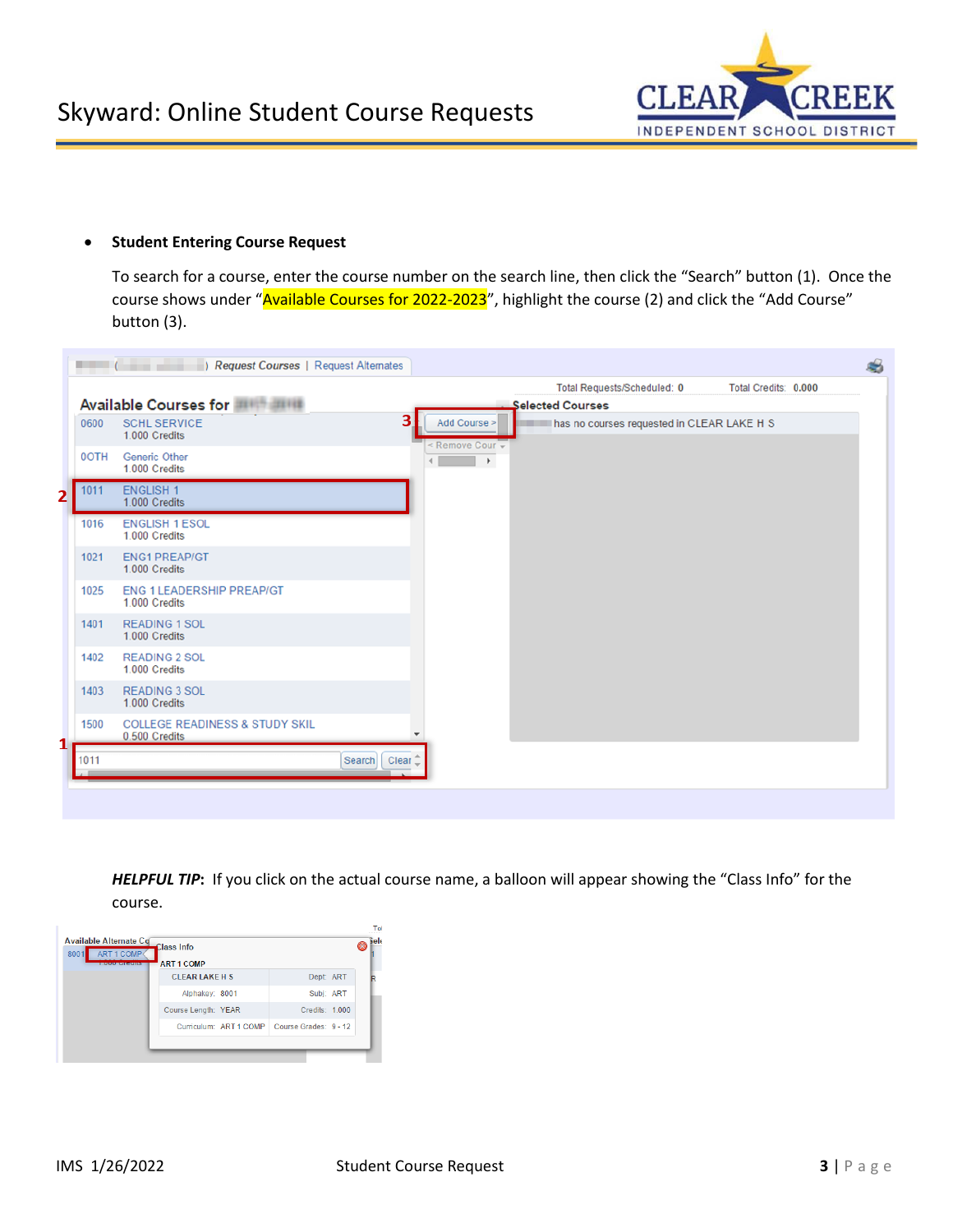

Click the "Clear" button to reset and search for next course. Repeat process for adding more courses.

|      |                                                            |                                         |                                        |      | Total Requests/Scheduled: 1      |
|------|------------------------------------------------------------|-----------------------------------------|----------------------------------------|------|----------------------------------|
|      | <b>Available Courses for</b>                               |                                         |                                        |      | <b>Selected Courses</b>          |
| 0600 | <b>SCHL SERVICE</b><br>1.000 Credits                       |                                         | ∸<br>Add Course $>$<br>< Remove Course | 1011 | <b>ENGLISH1</b><br>1.000 Credits |
| 0OTH | Generic Other<br>1.000 Credits                             |                                         |                                        |      |                                  |
| 1011 | <b>ENGLISH 1</b><br>1.000 Credits                          |                                         |                                        |      |                                  |
| 1016 | <b>ENGLISH 1 ESOL</b><br>1.000 Credits                     |                                         |                                        |      |                                  |
| 1021 | <b>ENG1 PREAP/GT</b><br>1.000 Credits                      |                                         |                                        |      |                                  |
| 1025 | <b>ENG 1 LEADERSHIP PREAP/GT</b><br>1.000 Credits          |                                         |                                        |      |                                  |
| 1401 | <b>READING 1 SOL</b><br>1.000 Credits                      |                                         |                                        |      |                                  |
| 1402 | <b>READING 2 SOL</b><br>1.000 Credits                      |                                         |                                        |      |                                  |
| 1403 | <b>READING 3 SOL</b><br>1.000 Credits                      |                                         |                                        |      |                                  |
| 1500 | <b>COLLEGE READINESS &amp; STUDY SKIL</b><br>0.500 Credits |                                         |                                        |      |                                  |
| 1011 |                                                            | Clear <sup><sup>1</sup></sup><br>Search |                                        |      |                                  |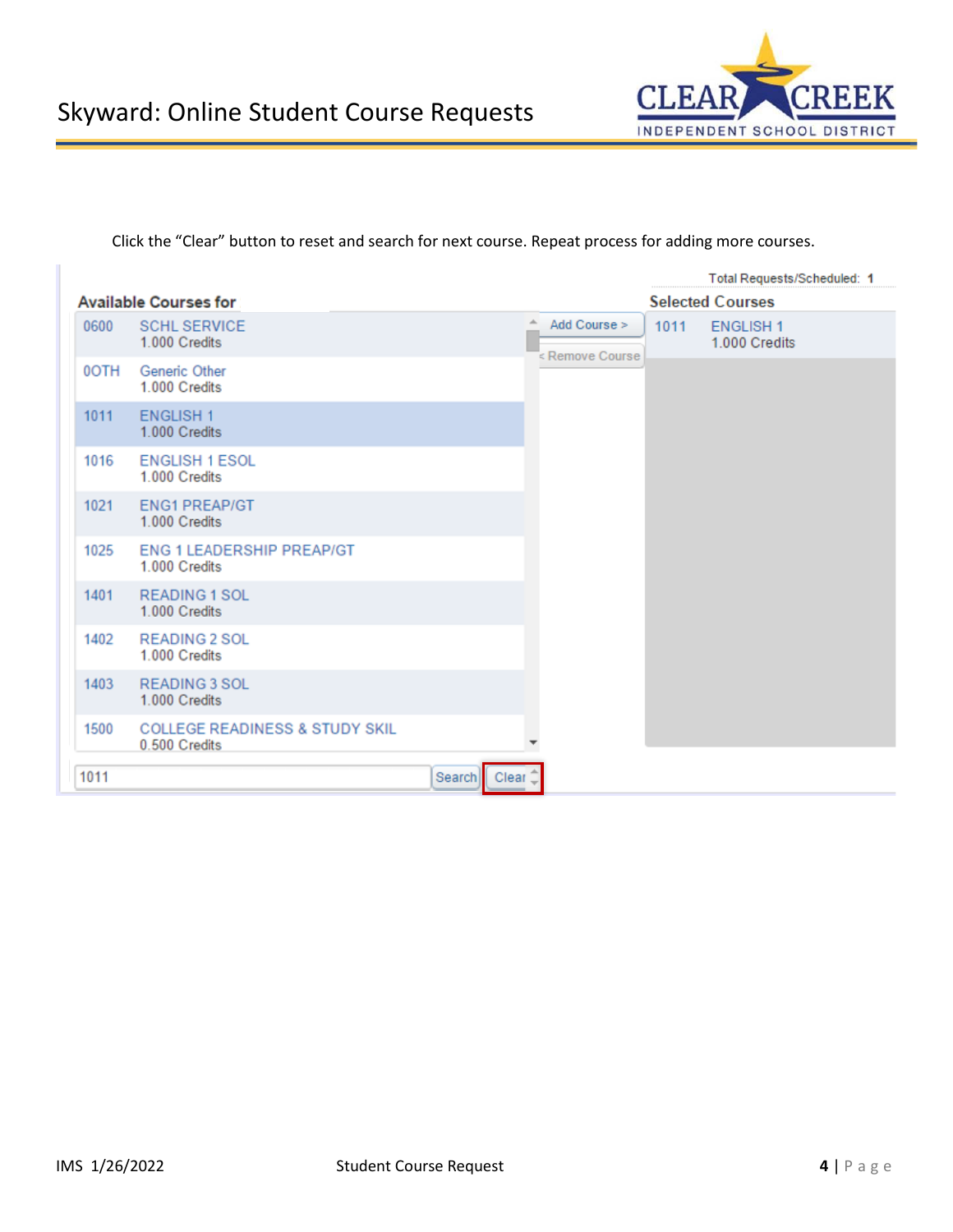

Students who do not meet the required Pre-requisites will receive a red message on the bottom of the screen "The selected course(s) have pre-requisites that have not been met:" (1). This course will NOT be added to the student's "Selected Courses". The student will need to choose a different course. Click the "Clear" button (2) to reset and search for new course.

|                                                                        |                                 |      | Total Requests/Scheduled: 1      |
|------------------------------------------------------------------------|---------------------------------|------|----------------------------------|
| <b>Available Courses for</b>                                           |                                 |      | <b>Selected Courses</b>          |
| 2111<br><b>GEOMETRY</b><br>1.000 Credits                               | Add Course ><br>< Remove Course | 1011 | <b>ENGLISH1</b><br>1.000 Credits |
|                                                                        |                                 |      |                                  |
|                                                                        |                                 |      |                                  |
|                                                                        |                                 |      |                                  |
|                                                                        |                                 |      |                                  |
|                                                                        |                                 |      |                                  |
|                                                                        |                                 |      |                                  |
| Search Clear                                                           |                                 |      |                                  |
|                                                                        |                                 |      |                                  |
|                                                                        |                                 |      |                                  |
| The selected course(s) has pre-requisites that have not been met: GEOM |                                 |      |                                  |